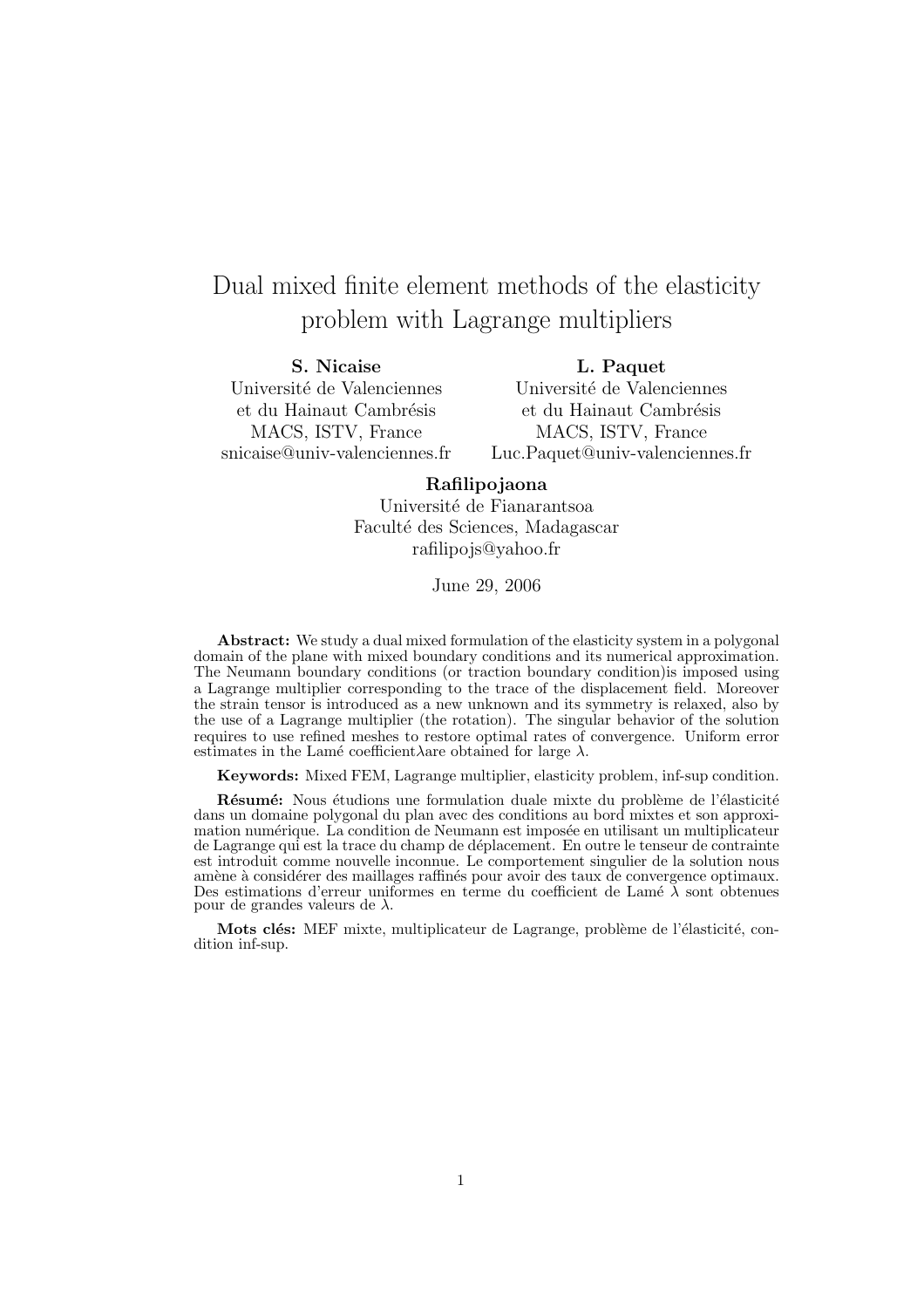#### 1 Introduction

The analysis of classical finite element methods with Lagrange multiplier, originally developed in [1] has been considered for diverse problems, like the Laplace problem, the biharmonic equation or the Stokes system. On the other hand, the dual mixed finite element method (see  $[3, 13, 14]$ ) has the advantage to introduce new unknwons like stresses and/or fluxes, quantities of physical interests, which are then computed directly with a good accurency, avoiding to use numerical postprocessing. Many papers are devoted to the elasticity system, let us quote [3, 6, 7]. For the elasticity system, this method has furthermore the advantage to avoid locking effect for large Lamé coefficient λ.

Recently Babuska and Gatica [2] have introduced a dual mixed finite element method for the Laplace equation with a Lagrange multiplier in order to impose nonhomogeneous Neumann boundary conditions.

Accordingly the goal of our paper is to extend the analysis made for the Laplace equation in [2] to the elasticity system. We furthermore want to take into account the singular behavior of the solution near the singular points of the domain by using refined meshes. Therefore contrary to [2], we do not use quasi-uniform meshes but use locally refined meshes. As a consequence we need to modify the norm of the approximation space in order to obtain a uniform discrete inf-sup condition. In [10, 11] the authors used a weighted mesh-dependent norm, we here prefer to use a standard  $L^2$ -norm. In comparison with the norm used in  $[2]$  and in  $[10, 11]$ , our norm is more simple in a pratical point of view.

# 2 The dual mixed variational formulation

Let  $\Omega$  be a simply connected domain of  $\mathbb{R}^2$  with polygonal boundary  $\Gamma$  such that the interior angle at each corner lies in  $(0, 2\pi)$ . Let  $\Gamma_D$  and  $\Gamma_N$  be disjoint open subsets of Γ such that  $|\Gamma_D| \neq 0$  and  $|\Gamma_N| \neq 0$  and  $\Gamma = \Gamma_D \cup \Gamma_N$  (the symbol  $|\cdot|$  means here length).

In the static theory of linear isotropic elasticity, the equation satisfied by the

$$
displacement field u is -div\sigma_s(u) = f in \Omega,
$$
\n(1)

where f represents the body force density,  $\varepsilon(u) = \frac{1}{2}(\nabla u + (\nabla u)^T)$  is the strain tensor,

$$
\sigma_s(u) = 2\mu\varepsilon(u) + \lambda tr\varepsilon(u)\delta,
$$

is the stress tensor,  $\delta$  is the identity tensor, and finally  $\mu, \lambda$  are the Lamé coefficients with  $\mu \in [\mu_1, \mu_2]$  and  $\lambda > 0$ .

This balance equation is completed by boundary conditions to get the system:

$$
\begin{cases}\n-\text{div}\sigma_s(u) &= f \quad in \quad \Omega, \\
u &= 0 \quad on \quad \Gamma_D, \\
\sigma_s(u)n &= g \quad on \quad \Gamma_N,\n\end{cases}
$$
\n(2)

where q is the surface force density and n is the unit outward normal vector to  $\Gamma$ . In the sequel, we will use the following notations: If  $\sigma = (\sigma_{ij}), \tau = (\tau_{ij}) \in$ 

In the sequel, we will use the following notations: If  $\sigma = (\sigma_{ij}$ <br>  $(L^2(\Omega))^{2\times 2}$ , then we denote by  $\sigma : \tau = \sum_{i,j} \sigma_{ij} \tau_{ij}$ ,  $(\sigma, \tau) = \int_{\Omega} \sigma : \tau dx$ .

For shortness the  $L^2(D)$ -norm will be denoted by  $\|\cdot\|_D$  and in the case  $D = \Omega$ , we will drop the index  $\Omega$ .

Finally the notation  $a \lesssim b$  means here and below that there exists a positive constant C independent of a and b, of the meshsize of the triangulation and of the parameter  $\lambda$ (but it may depend on  $\mu_1$ ,  $\mu_2$  and  $\Omega$ ), such that  $a \leq C$  b.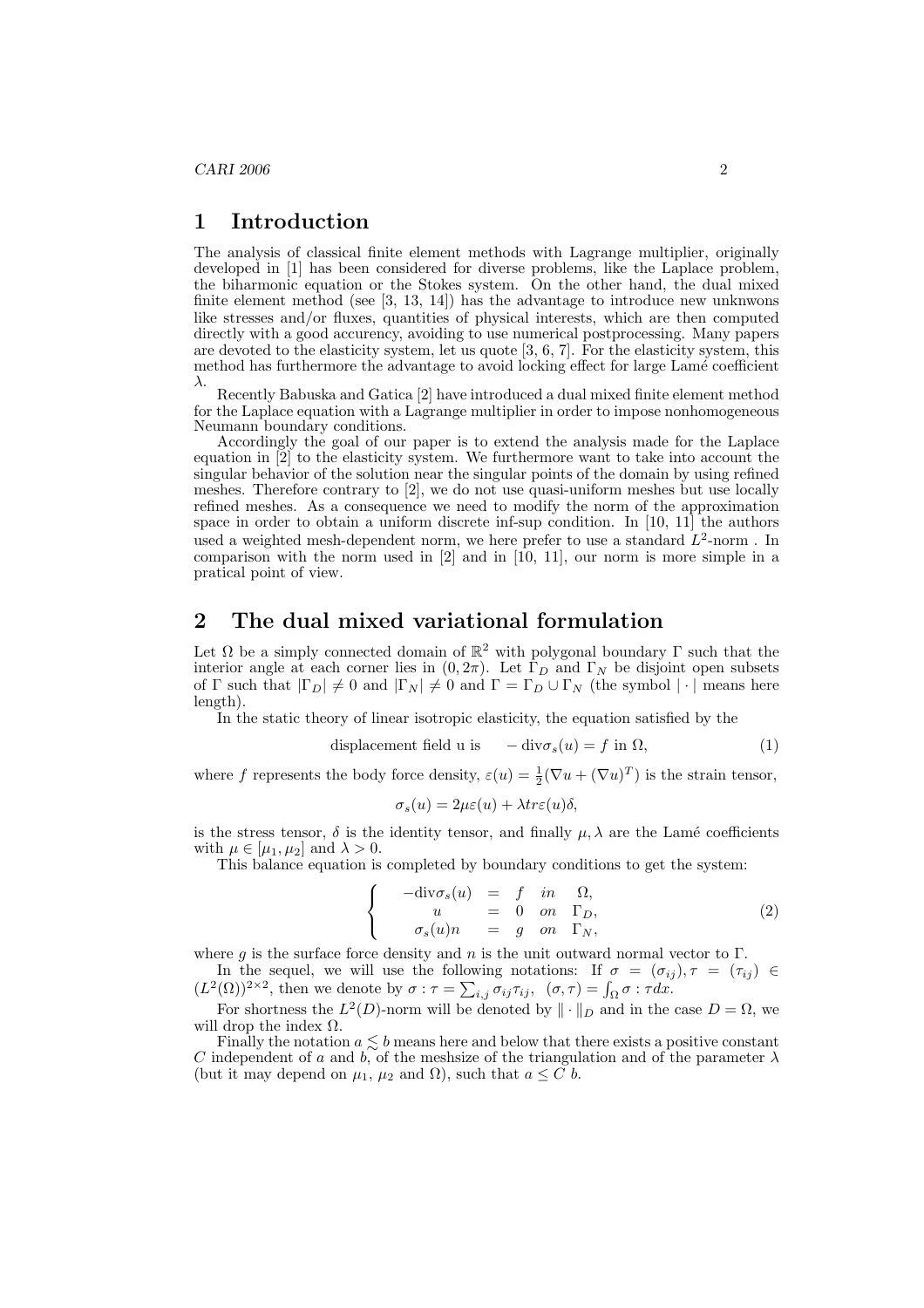$CARI$  2006 3

The variational formulation of  $(2)$  is wellknown (see section I.1.2 of [4]), and is summarized in the next Lemma.

**Lemma 2.1** Let  $f \in (L^2(\Omega))^2$  and  $g \in (H^{-\frac{1}{2}}(\Gamma_N))^2$ , then there exists a unique solution  $u \in (H^1_{0,\Gamma_D}(\Omega))^2$  of

$$
\int_{\Omega} (2\mu\varepsilon(u) : \varepsilon(v) + \lambda tr\varepsilon(u) tr\varepsilon(v)) dx = \int_{\Omega} fv dx + \langle g, v \rangle_{\Gamma_N}, \forall v \in (H^1_{0,\Gamma_D}(\Omega))^2.
$$
 (3)

For the mixed formulation of problem (3), we introduce the additional unknowns

$$
\sigma = 2\mu\varepsilon(u), \quad p = -\lambda \text{div}u, \quad \omega = \frac{1}{2}\operatorname{curl}u, \quad \xi = -u_{|\Gamma_N}
$$

This last unknown is a Lagrange multiplier, which is introduced in order to impose the boundary condition on  $\Gamma_N$  (see below).

Let us further define the spaces

$$
\Sigma = \{ (\tau, q) \in (L^{2}(\Omega))^{2 \times 2} \times L^{2}(\Omega) : \text{div}(\tau - q\delta) \in (L^{2}(\Omega))^{2} \},
$$
  

$$
Q = (L^{2}(\Omega))^{2} \times L^{2}(\Omega), \quad M = Q \times (H_{00}^{\frac{1}{2}}(\Gamma_{N}))^{2}.
$$

For shortness we often write the pairs  $(\sigma, p), (\tau, q) \in \Sigma$  by  $\underline{\sigma} = (\sigma, p), \underline{\tau} = (\tau, q)$  and similarly the pairs  $(u, \omega), (v, \theta) \in Q$  by  $u = (u, \omega), v = (v, \theta)$ .

With these notations the mixed variational formulation of problem (3) is: Find  $(\underline{\sigma},(\underline{u},\xi)) \in \Sigma \times M$  such that ½

$$
\begin{cases}\nA(\underline{\sigma}, \underline{\tau}) + B(\underline{\tau}, (\underline{u}, \xi)) &= 0 & \forall \underline{\tau} \in \Sigma, \\
B(\underline{\sigma}, (\underline{v}, \alpha)) &= F(v, \alpha) & \forall (\underline{v}, \alpha) \in M,\n\end{cases}
$$
\n(4)

where the bilinear forms  $A: \Sigma \times \Sigma \to \mathbb{R}, B: \Sigma \times M \to \mathbb{R}$  and the linear form  $F: M \to \mathbb{R}$ are defined by

$$
A(\underline{\sigma}, \underline{\tau}) = \frac{1}{2\mu}(\sigma, \tau) + \frac{1}{\lambda}(p, q),
$$
  
\n
$$
B(\underline{\tau}, (\underline{v}, \alpha)) = (\text{div}(\tau - q\delta), v) + (as(\tau), \theta) + \langle (\tau - q\delta)n, \alpha \rangle_{\Gamma_N},
$$
  
\n
$$
F(\underline{v}, \alpha) = -\int_{\Omega} fvdx + \langle g, \alpha \rangle_{\Gamma_N}.
$$

First, we show the equivalence between the standard and mixed formulations by the following proposition:

**Proposition 2.2**  $u \in (H^1_{0,\Gamma_D}(\Omega))^2$  is solution of (3) if and only if  $((\sigma, p), ((u, \theta), \xi)) \in$  $\Sigma \times M$  is solution of (4), where  $\sigma = 2\mu\varepsilon(u)$ ,  $p = -\lambda \text{div}u$ ,  $\omega = \frac{1}{2} \text{curl } u$ ,  $\xi = -u_{|\Gamma_N}$ .

The previous Proposition guarantees in particular the well posedness of problem (4).

**Theorem 2.3** There exists a unique solution  $(\sigma, (\underline{u}, \xi)) \in \Sigma \times M$  of the mixed variational formulation (4) such that

$$
||(\underline{\sigma}, (\underline{u}, \xi))||_{\Sigma \times M} \lesssim (1 + \frac{1}{\lambda})^2 (||f|| + ||g||_{(H^{-\frac{1}{2}}(\Gamma_N))^2}).
$$

To prove this theorem, we show the inf-sup condition of B and the uniform coerciveness of  $\overline{A}$  on the kernel of  $\overline{B}$  and we apply Theorem I.4.1 of [3]

.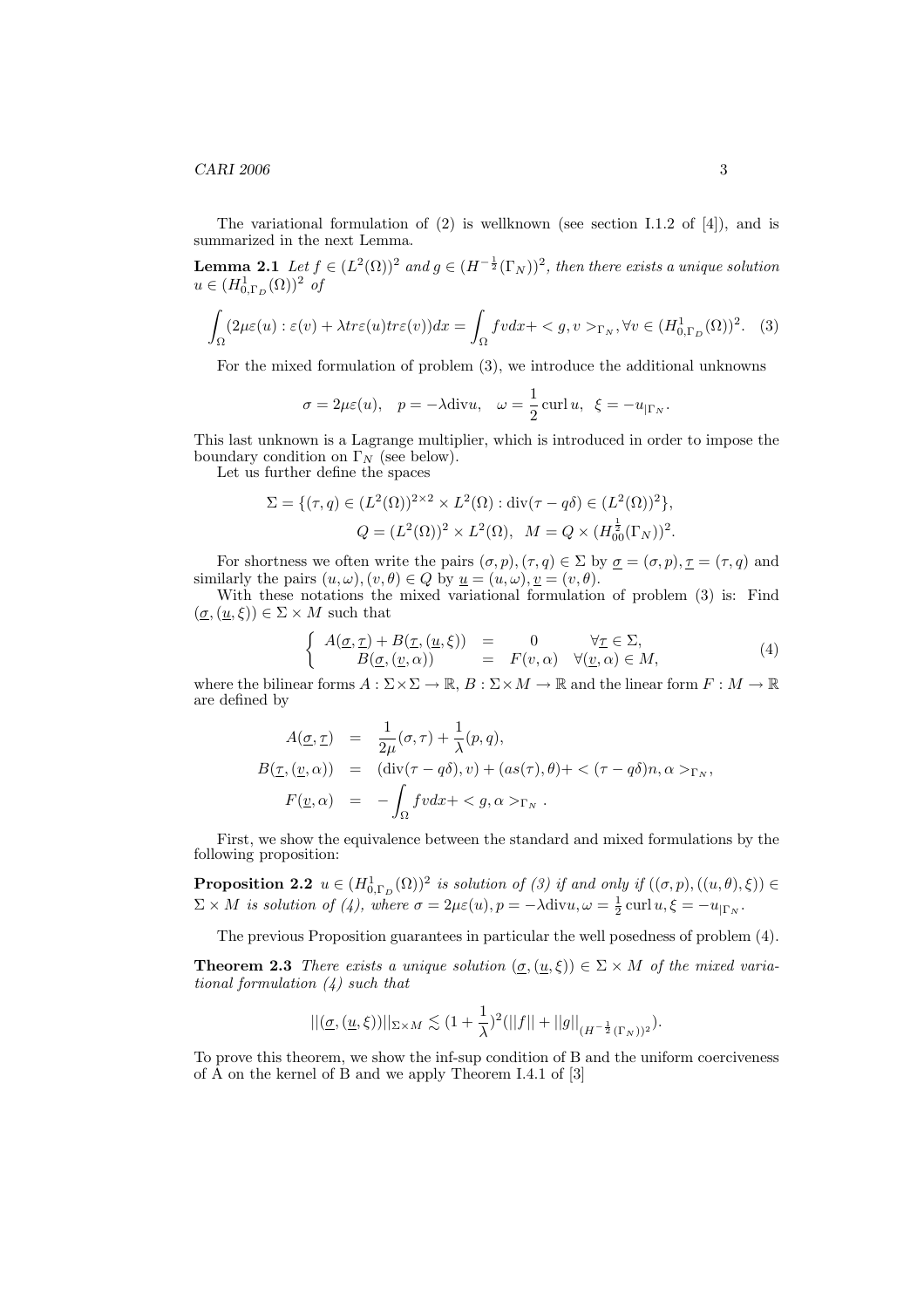$CARI$  2006 4

#### 3 The discrete problem

Let  $(\mathcal{T}_h)_{h>0}$  be a regular family of triangulations of  $\overline{\Omega}$  made of triangles K of diameter  $h_K$ , with  $h = \max\{h_K, K \in \mathcal{T}_h\}$  and such that the points of  $\overline{\Gamma_D} \cap \overline{\Gamma_N}$  are vertices of  $\mathcal{T}_h$ .

For  $K \in \mathcal{T}_h$ , let us denote by  $b_K$ , the standard bubble function defined by  $b_K(x) =$  $\lambda_1(x)\lambda_2(x)\lambda_3(x)$  where  $\lambda_i, i = 1, 2, 3$ , are the barycentric coordinates on K associated with the vertices of K. The set of the edges of K will be denoted by  $\mathcal{E}_K$ . Let now set

$$
\Sigma_h = \{ (\tau_h, q_h) \in \Sigma : q_{h|K} \in \mathbb{P}_1(K) \text{ and}
$$
  
\n
$$
(\tau_h - q_h \delta)_{|K} \in (\mathbb{P}_1(K))^{2 \times 2} \oplus (\mathbb{R} \operatorname{curl} b_K)^2, \forall K \in \mathcal{T}_h \},
$$
  
\n
$$
L_h^2 = \{ v_h \in (L^2(\Omega))^2 : v_{h|K} \in (\mathbb{P}_0(K))^2, \forall K \in \mathcal{T}_h \},
$$
  
\n
$$
Q_h = \{ \theta_h \in L^2(\Omega) : \theta_{h|K} \in \mathbb{P}_1(K), \forall K \in \mathcal{T}_h \}.
$$

Here by  $(\tau_h - q_h \delta)_{|K} \in (\mathbb{P}_1(K))^{2 \times 2} \oplus (\mathbb{R} \operatorname{curl} b_K)^2$  we mean that there exist polynomials  $p_{11}$ ,  $p_{12}$ ,  $p_{21}$ ,  $p_{22}$  of degree  $\leq 1$  and two real numbers  $a_1$  and  $a_2$  such that

$$
\tau_h - q_h \delta_{|K} = \begin{pmatrix} p_{11} + a_1 \frac{\partial b_K}{\partial x_2} & p_{12} - a_1 \frac{\partial b_K}{\partial x_1} \\ p_{21} + a_2 \frac{\partial b_K}{\partial x_2} & p_{22} - a_2 \frac{\partial b_K}{\partial x_1} \end{pmatrix}
$$

Let  $\{I_1, ..., I_m\}$  be the partition of  $\Gamma_N$  induced by the triangulation  $\mathcal{T}_h$ , i.e., each  $I_i = K \cap \overline{\Gamma}_N$  for some triangle K of  $\mathcal{T}_h$  and  $\overline{\Gamma}_N = \cup_{j=1}^m I_j$ . Due to our previous hypotheses on the triangulation  $\mathcal{T}_h$ , each  $I_i$  is contained in one side of the polygonal line  $\Gamma$ .

Let us finally set  $H_h^{\frac{1}{2}} = \{ \alpha_h \in H_{00}^{\frac{1}{2}}(\Gamma_N) : \alpha_{h|I_j} \in \mathbb{P}_1(I_j), j = 1, ..., m \}.$ 

The approximation space of M is then defined by  $M_h = L_h^2 \times Q_h \times (H_h^{\frac{1}{2}})^2$ . Contrary to [2], the space  $M_h$  is equipped with the  $L^2$ -norm, namely

$$
\|((v_h, \theta_h), \alpha_h)\|_{\tilde{M}} := \|v_h\| + \|\theta_h\| + \|\alpha_h\|_{\Gamma_N}.
$$

The main reason is that we want to use non quasi-uniform meshes for which the uniform inf-sup condition with the term  $\|\alpha_h\|_{(H^{1/2}(\Gamma_N))^2}$  instead of  $\|\alpha_h\|_{\Gamma_N}$  seems to be difficult to prove.

Accordingly the discrete problem associated with the (continuous) mixed problem (4) is: Find  $\underline{\sigma}_h = (\sigma_h, p_h) \in \Sigma_h$ , and  $(\underline{u}_h = (u_h, \omega_h), \xi_h) \in M_h$  such that

$$
\begin{cases}\nA(\underline{\sigma}_h, \underline{\tau}_h) + B(\underline{\tau}_h, (\underline{u}_h, \xi_h)) = 0 & \forall \underline{\tau}_h \in \Sigma_h, \\
B(\underline{\sigma}_h, (\underline{v}_h, \alpha_h)) = F(\underline{v}_h, \alpha_h) & \forall (\underline{v}_h, \alpha_h) \in M_h.\n\end{cases} (5)
$$

To get appropriated error estimates, we need to show that the discrete inf-sup condition holds, as well as uniform coerciveness on the discrete kernel of B. For these purposes, we use the  $BDM_1$  interpolation operator defined in [3, 14]. This allow us to show the

**Theorem 3.1** There exists  $\beta_3 > 0$  independent of h such that

$$
\sup_{\underline{\tau}_h \in \Sigma_h, \underline{\tau}_h \neq 0} \frac{B(\underline{\tau}_h, (\underline{v}_h, \alpha_h))}{||\underline{\tau}_h||_{\Sigma}} \ge \beta_3 ||(\underline{v}_h, \alpha_h)||_{\tilde{M}}, \forall (\underline{v}_h, \alpha_h) \in M_h.
$$

**Lemma 3.2** The bilinear form A is uniformly coercive with respect to  $\lambda$  on

$$
V_h = \{ \underline{\tau}_h \in \Sigma_h : B(\underline{\tau}_h, (\underline{v}_h, \alpha_h)) = 0, \forall (\underline{v}_h, \alpha_h) \in M_h \},
$$

in other words  $A(\underline{\tau}_h, \underline{\tau}_h) \gtrsim \|\tau_h\| + \|q_h\|, \forall \underline{\tau}_h = (\tau_h, q_h) \in V_h.$ 

This Lemma and Theorem 3.1 guarantee the existence and uniqueness of a solution to problem (5).

.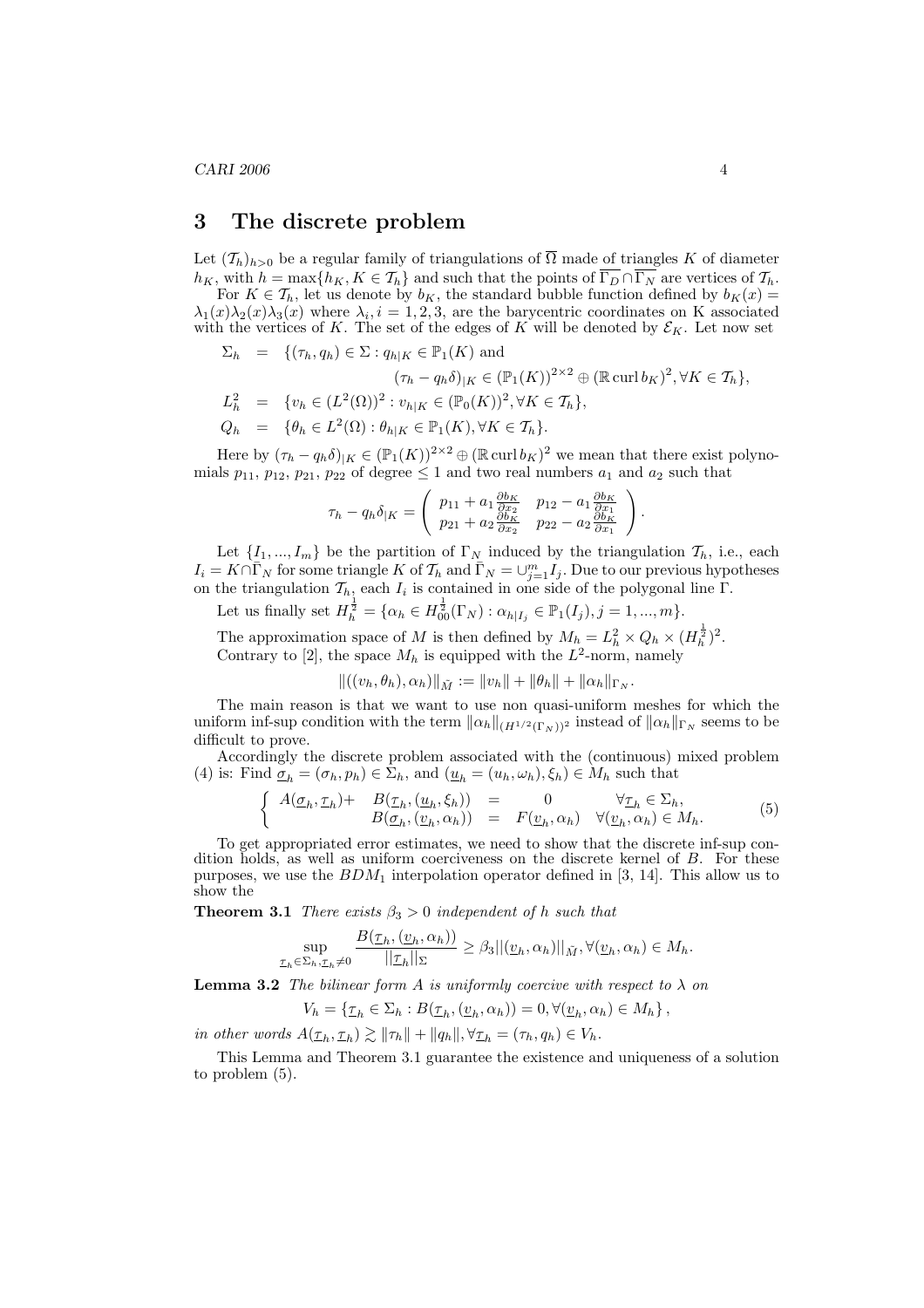#### 4 Some regularity results

Let us decompose  $\Gamma = \cup_{j=1}^{n_e} \overline{\Gamma}_j$ , where each  $\Gamma_j$  is an open segment. Denote furthermore by  $S_j$  the common vertex between  $\Gamma_j$  and  $\Gamma_{j+1}$  (modulo  $n_e$ ) and by  $\omega_j$  the interior opening of  $\Omega$  at  $S_j$ . We will distinguish three kinds of vertices, namely the set  $S_{DD}$  of Dirichlet-Dirichlet vertices, in the sense that  $S_j$  belongs to  $S_{DD}$  if and only if  $\Gamma_j$  and  $\Gamma_{j+1}$  are included into  $\Gamma_D$ ; similarly  $S_j$  belongs to the Neumann-Neumann set  $S_{NN}$  if and only if  $\Gamma_j$  and  $\Gamma_{j+1}$  are included into  $\Gamma_N$ ; and finally  $S_j$  belongs to the Dirichlet-Neumann set  $S_{DN}$  if and only if either  $\Gamma_j$  is included in  $\Gamma_D$  and  $\Gamma_{j+1}$  is included into  $\Gamma_N$ , or the converse. Later on, we will denote by  $(r_j, \theta_j)$  the polar coordinates centered at the vertex  $S_j$ .

It is wellknown (see [9] or [8, 5]) that the weak solution of problem (2) presents vertex singularities. To describe them, we need to introduce the following notations: to each vertex  $S_j$ , we associate the following characteristic equation:

$$
\begin{cases}\n\sin^2(\alpha\omega_j) = (\frac{\lambda+\mu}{\lambda+3\mu})^2 \alpha^2 \sin^2 \omega_j & \text{if } S_j \in \mathcal{S}_{DD}, \\
\sin^2(\alpha\omega_j) = \alpha^2 \sin^2 \omega_j & \text{if } S_j \in \mathcal{S}_{NN}, \\
\sin^2(\alpha\omega_j) = \frac{(\lambda+2\mu)^2 - (\lambda+\mu)^2 \alpha^2 \sin^2 \omega_j}{(\lambda+\mu)(\lambda+3\mu)} & \text{if } S_j \in \mathcal{S}_{DN}.\n\end{cases}
$$
\n(6)

Denote by  $\Lambda_j$  the set of complex roots of this equation. We denote by  $\nu(\alpha)$  the multiplicity of  $\alpha \in \Lambda_i$ , it is wellknown that it is either 1 or 2.

The next result was shown in [9]:

**Theorem 4.1** Assume that characteristic equation  $(6)$  has no root on the vertical line  $\Re \alpha = 1$  and that  $f \in (L^2(\Omega))^2$ . Then the weak solution u of problem (2) admits the following decomposition

$$
u = u_R + \sum_{j=1}^{n_e} \sum_{\alpha \in \Lambda_j : \Re \alpha \in ]0,1[} r_j^{\alpha} \sum_{k=0}^{\nu(\alpha)-1} c_{j,\alpha,k} (\ln r_j)^k \varphi_{j,\alpha,k}(\theta_j), \tag{7}
$$

where  $u_R$  belongs to  $(H^2(\Omega))^2$  is the regular part of  $u, c_{j,\alpha,k} \in \mathbb{C}$  is a so-called coefficient of singularity and  $\varphi_{j,\alpha,k}$  is a smooth function (explicitely known, cf. [9]).

The above decomposition allows to show that  $u$  belongs to appropriated weighted Sobolev spaces that we next define.

**Definition 4.2** For any scalar function  $\phi \in C^0(\overline{\Omega})$  such that  $\phi(x) > 0 \ \forall x \in \overline{\Omega} \setminus$  $\{S_1, ..., S_{n_e}\}\$ , and any  $m, k \in \mathbb{N}$ , we define

$$
H^{m,k}_{\phi}(\Omega)=\{v\in H^{m}(\Omega): \phi D^{\beta}v\in L^{2}(\Omega), \forall \beta\in \mathbb{N}^{2}: m<|\beta|\leq m+k\}.
$$

 $H^{m,k}_{\phi}(\Omega)$  is a Hilbert space with the norm  $||v||_{m,k;\phi,\Omega} = (||v||^2_{m,\Omega} + \sum$  $H_{\phi}^{m,k}(\Omega)$  is a Hilbert space with the norm  $||v||_{m,k;\phi,\Omega} = (||v||_{m,\Omega}^2 + \sum_{m < |\beta| \le m+k} ||\phi D^{\beta}v||^2)^{\frac{1}{2}}$ <br>We also define the semi-norm:  $|v|_{m,k;\phi,\Omega} = (\sum_{|\beta|=m+k} ||\phi D^{\beta}v||^2)^{\frac{1}{2}}$ .

For all  $j \in \{1, 2, ..., n_e\}$ , we now fix a non negative real number  $\alpha_j < 1$  such that

$$
\alpha_j > 1 - \Re \alpha, \forall \alpha \in \Lambda_j : \Re \alpha \in ]0,1[.
$$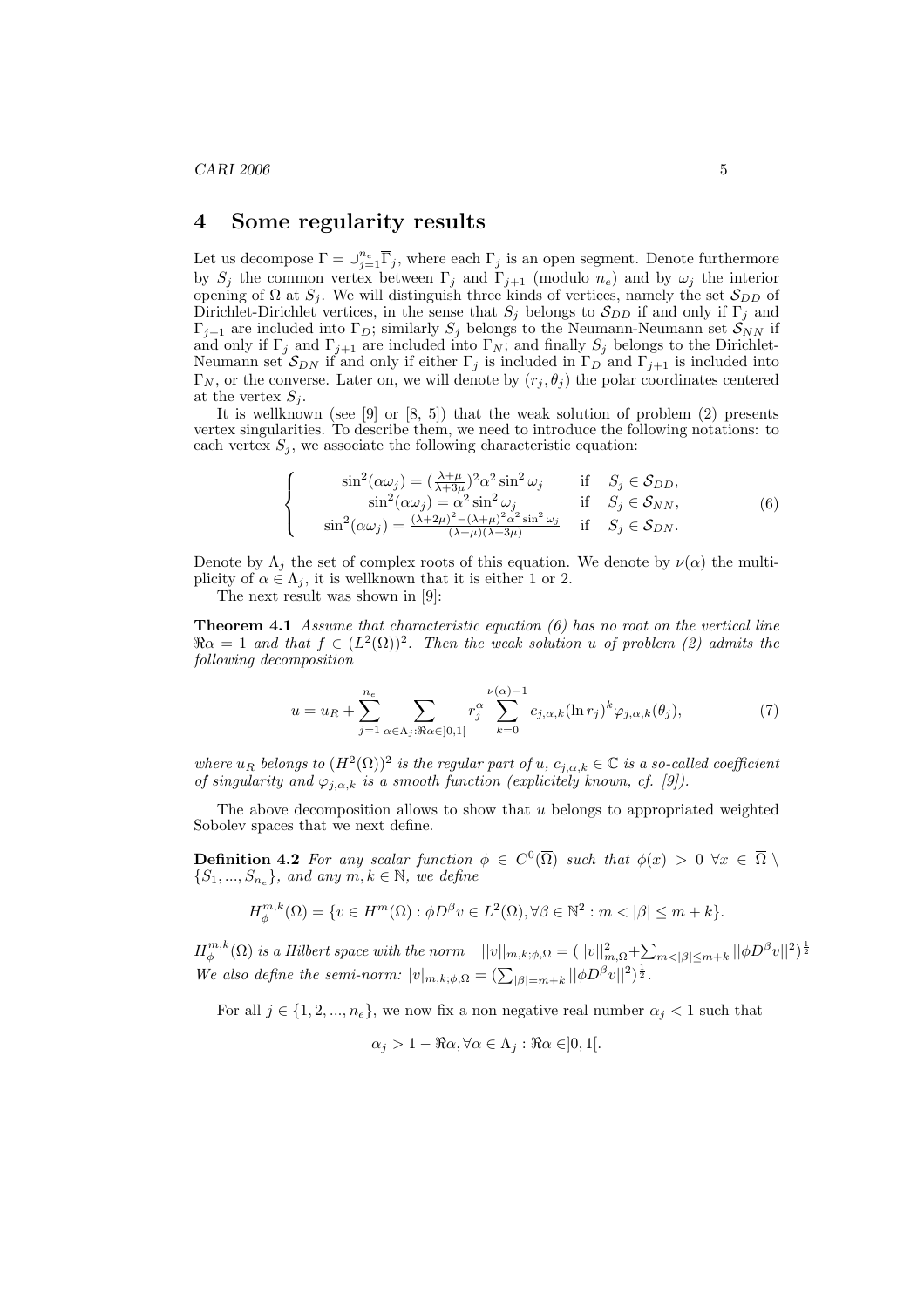$CARI$  2006 6

**Corollary 4.3** Let the assumptions of Thereom 4.1 be satisfied. Let us fix  $\phi \in C^0(\overline{\Omega})$ be as in Definition 4.2 and such that  $\phi = r_j^{\alpha_j}$  in a neighbourhood of the vertex  $S_j$ for every  $j = 1, 2, \dots, n_e$ . Then  $u \in (H^{1,1}_{\phi}(\Omega))^2$  and consequently  $\sigma = 2\mu\varepsilon(\mu)$   $\in$  $(H_{\phi}^{0,1}(\Omega))^{2\times 2}, p = -\lambda \text{div}u \in H_{\phi}^{0,1}(\Omega) \text{ and } \omega = \frac{1}{2} \text{curl } u \in H_{\phi}^{0,1}(\Omega).$ 

For further purposes, we need to give a meaning to the traces of functions in  $H_{\phi}^{0,1}(\Omega)$ , namely we show the

**Lemma 4.4** Let  $\phi$  be a function like in Corollary 4.3. If  $w \in H_{\phi}^{0,1}(\Omega)$ , then for all triangles  $K \in \mathcal{T}_h$ , it holds  $w_{|E} \in L^1(E), \forall E \in \mathcal{E}_K$ .

#### 5 Error estimates

In this section, we take advantage of the previous results and some interpolation error estimates to obtain convergence results. We first introduce a kind of Fortin operator  $([7])$ :

**Proposition 5.1** Let  $\phi$  be a function like in Corollary 4.3. Then there exists an operator

$$
\Pi_h: \Sigma \cap (H_{\phi}^{0,1}(\Omega))^{2 \times 2} \times H_{\phi}^{0,1}(\Omega) \longrightarrow \Sigma_h
$$
  
\n
$$
\underline{\tau} = (\tau, q) \longrightarrow \Pi_h \tau = (\tau_h, q_h)
$$
  
\nsuch that  $B(\underline{\tau} - \Pi_h \underline{\tau}, (\underline{v}_h, \alpha_h))) = 0, \qquad \forall (\underline{v}_h, \alpha_h) \in M_h.$  (8)

Corollary 5.2 Under the assumptions of the previous proposition, we have

$$
||\underline{\tau} - \Pi_h \underline{\tau}|| \lesssim ||(\tau - q\delta) - (\tau_h^* - q_h \delta)|| + ||q - q_h||. \tag{9}
$$

We now need to define local weighted Sobolev spaces:

**Definition 5.3** Let K be an arbitrary triangle in the plane and a vertex  $A$  of  $K$ . For  $m = 0$  or 1 and  $\beta \in [0, 1]$ , we will denote

$$
H_A^{m,1;\beta}(K) = \{ \psi \in H^m(K); |x - A|^{\beta} D^{\alpha} \psi \in L^2(K) \forall \alpha \in \mathbb{N}^2 : |\alpha| = m + 1 \},\
$$

equipped with the norm  $||\psi||_{m,1;\beta,K} = (||\psi||_{m,K}^2 + |\psi|_{m,1;\beta,K}^2)^{\frac{1}{2}}$  and semi-norm  $|\psi|_{m,1;\beta,K} = (\sum_{|\alpha|=m+1} |||x - A|^{\beta} D^{\alpha} \psi||_{K}^2)^{\frac{1}{2}}$ .

By Lemma 4.4, the trace of an element of  $H_A^{0,1;\beta}(K)$  with  $\beta \in [0,1]$  is well defined and is in  $L^1(\partial K)$ . Thus given  $v \in [H_A^{0,1,\beta}(K)]^2$ , its Brezzi-Douglas-Marini interpolant  $\rho_K v \in BDM_1(K) = (\mathbb{P}_1(K))^2$  [3, p.125] is well defined by the relations:

$$
\int_{\partial K} \rho_K v \cdot np_1 ds = \int_{\partial K} v \cdot np_1 ds, \quad \forall p_1 \in \mathcal{R}_1(\partial K).
$$

Using the so-called Piola transformation and Bramble-Hilbert arguments, Farhloul and Paquet have shown in Proposition 4.12 from [7] the next result:

**Lemma 5.4** Let  $(\mathcal{T}_h)_{h>0}$  be a regular family of triangulations of  $\overline{\Omega}$ . For any  $\beta \in [0,1],$ and every  $K \in \mathcal{T}_h$ , it holds  $||v - \rho_K v||_K \lesssim h_K^{1-\beta} |v|_{0,1;\beta,K}, \forall v \in (H_A^{0,1;\beta}(K))^2$ .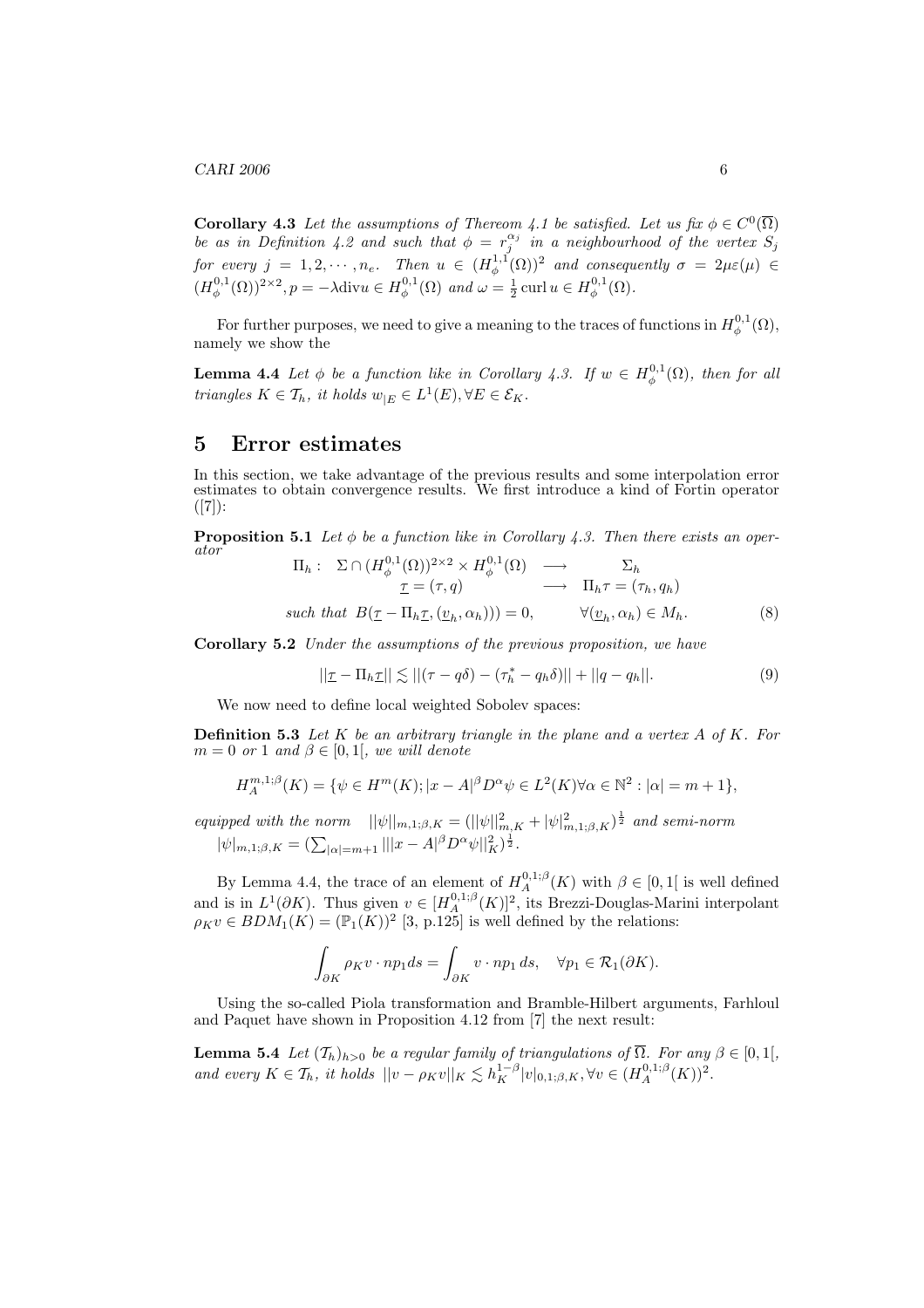Direct consequences of this Lemma are the next global interpolation error estimates under appropriate refinement conditions on the regular family of triangulations  $(T_h)_{h>0}$ (see Theorem 4.13 and its Corollary in [7]):

**Theorem 5.5** Let  $(T_h)_{h>0}$  be a regular family of triangulations of  $\overline{\Omega}$ . We suppose that  $(T_h)_{h>0}$  satisfies the two following refinement rules:

1. If K is a triangle of  $\mathcal{T}_h$  admitting  $S_j$  as a vertex, then  $\frac{1}{1-\alpha_j}$ , (10) where  $\alpha_i$  has been defined in section 4.

2. If K is a triangle of  $\mathcal{T}_h$  admitting no  $S_j$  as a vertex, then  $h_K \lesssim h \inf_{x \in K} \phi(x)$ , (11)

where  $\phi$  is a function like in Corollary (4.3).

Then for every vector field  $v \in (H^{0,1}_{\phi}(\Omega))^2$ , it holds  $||v - \rho_h v|| \lesssim h|v|_{0,1;\phi,\Omega}$ , (12) where  $\rho_h v$  denotes the BDM<sub>1</sub> interpolant of v, i.e., for all  $K \in \mathcal{T}_h$ ,  $(\rho_h v)_{|K} = \rho_K v$ .

Similarly for every 
$$
q \in H_{\phi}^{0,1}(\Omega)
$$
, it holds: 
$$
||q - P_h^1 q|| \lesssim h|q|_{0,1;\phi,\Omega} \qquad (13)
$$

where we recall that  $P_h^1$  denotes the  $L^2$ -orthogonal projection on  $Q_h$ .

**Corollary 5.6** Let  $(T_h)_{h>0}$  be a regular family of triangulations of  $\overline{\Omega}$  satisfying the refinement conditions (10) and (11). Then for every  $\tau = (\tau, q) \in (H_{\phi}^{0,1}(\Omega))^{2 \times 2}$   $\times$  $H^{0,1}_{\phi}(\Omega)$ 

$$
||\underline{\tau} - \Pi_h \underline{\tau}|| \lesssim h(|\tau|_{0,1;\phi,\Omega} + |q|_{0,1;\phi,\Omega}).
$$
\n(14)

**Lemma 5.7** Let  $(T_h)_{h>0}$  be a regular family of triangulations of  $\overline{\Omega}$  satisfying the refinement conditions (10) and (11). For  $v \in H_{\phi}^{1,1}(\Omega) \cap H_{0,\Gamma_D}^1(\Omega)$ , denote by  $L_h v$  its  $\mathbb{P}_1$ -Lagrange interpolant in  $H_h^{\frac{1}{2}}$ , in the sense that  $L_h v$  is the unique element in  $H_h^{\frac{1}{2}}$  such that  $L_h v(x) = v(x)$ , for all nodal points  $x \in \overline{\Gamma}_N$  (which is meaningful). Then for all triangle  $K \in \mathcal{T}_h$  having

an edge E included into  $\bar{\Gamma}_N$ , it holds  $\frac{1}{K}h|v|_{1,1;\phi,K}$ . (15)

*In particular, we clearly have*  $||v - L_h v||_{\Gamma_N} \lesssim h|v|_{1,1;\phi,\Omega}$ . (16)

Using the previous interpolation error estimate, we can prove the next error estimate:

**Theorem 5.8** Let  $(T_h)_{h>0}$  be a regular family of triangulations of  $\overline{\Omega}$  satisfying the refinement conditions (10) and (11). Let  $(\sigma, p), ((u, \omega), \xi)$  be the unique solution of problem (4) and let  $(\sigma_h, p_h), ((u_h, \omega_h), \xi_h)$  be the unique solution of problem (5). We suppose that  $f \in (L^2(\Omega))^2$  and that the characteristic equation (6) (cf. Theorem 4.1) has no root on the vertical line  $\Re(\alpha) = 1$  for each  $j = 1, 2, ..., n_e$ . Then the next error estimate holds

$$
||\underline{\sigma}-\underline{\sigma}_h|| \le (1+\frac{1}{\lambda})h(|u|_{1,1;\phi,\Omega}+|p|_{0,1;\phi,\Omega}), \quad (17)
$$

$$
||u - u_h|| + ||\omega - \omega_h|| + ||\xi - \xi_h||_{\Gamma_N} \le (1 + \frac{1}{\lambda})^2 h(|u|_{1,1;\phi,\Omega} + |p|_{0,1;\phi,\Omega}). \tag{18}
$$